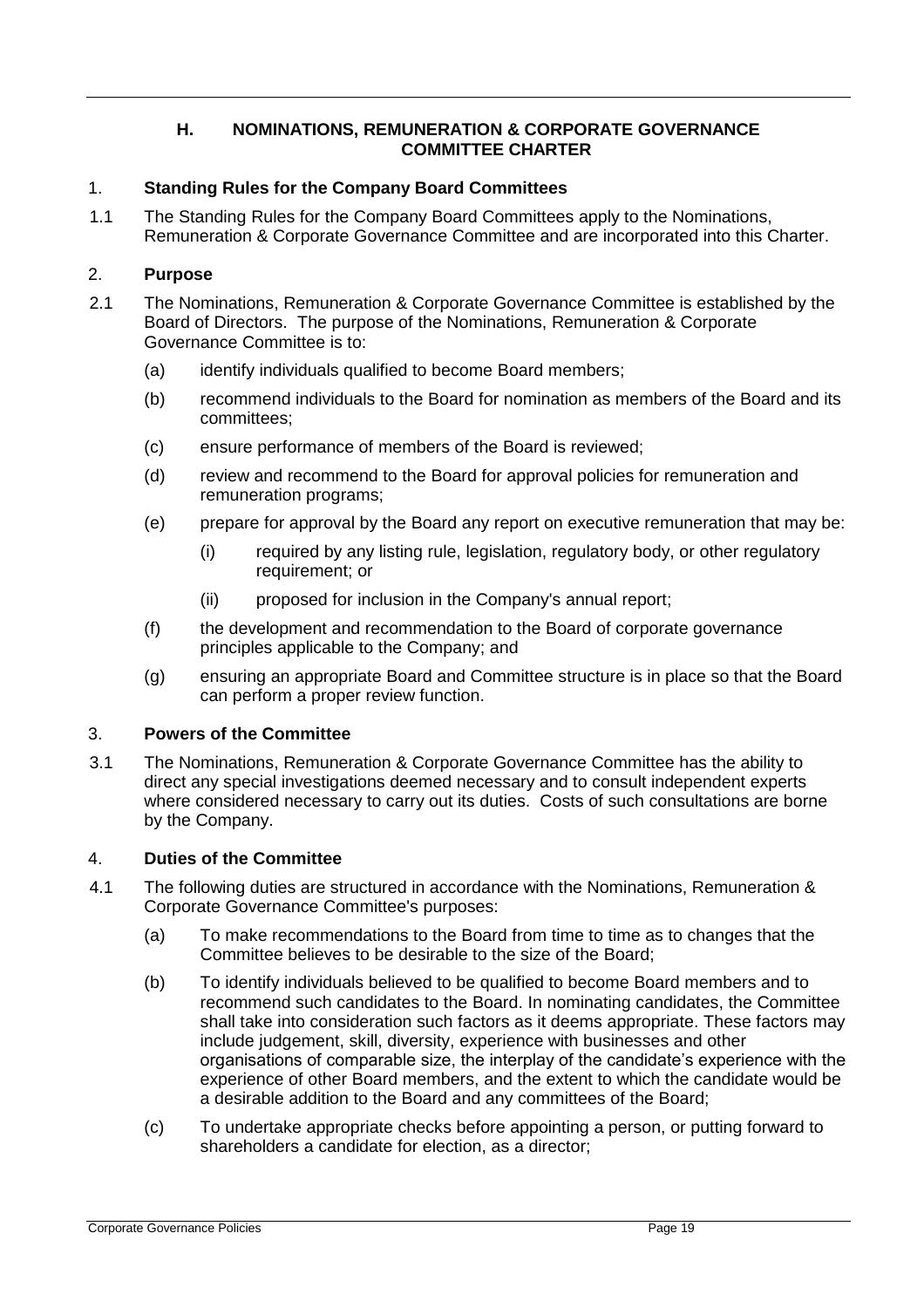- (d) To identify Board members qualified to fill vacancies on any committee of the Board (including the Committee) and to recommend that the Board appoint the identified member or members to the respective committee. In nominating a candidate for committee membership, the Committee shall take into consideration the factors set forth in the charter of the committee, if any, as well as any other factors it deems appropriate, including without limitation the consistency of the candidate's experience with the goals of the committee and the interplay of the candidate's experience with the experience of other committee members;
- (e) Establish procedures for the Committee to exercise oversight of the evaluation of the Board and management;
- (f) Recommend to the Chairman of the Board the appropriate process for evaluation of the performance of each director;
- (g) In consultation with senior management, review and recommend to the Board for approval the Company's general approach towards remuneration, and oversee the development and implementation of remuneration programs;
- (h) Review and recommend to the Board for approval corporate goals and objectives relevant to the remuneration of Senior Executives (being the Chief Executive Officer and his direct reports), evaluate the performance of the Senior Executives in light of those goals and objectives, and recommend to the Board the Senior Executives' remuneration levels based on this evaluation. In determining the long-term incentive component of Senior Executive remuneration, the committee shall consider, among other factors, the Company's performance and relative shareholder return, the value of similar incentive awards to Senior Executives at comparable companies, the awards given to the Senior Executives in past years, and any other factors that the committee determines is appropriate;
- (i) Review and recommend to the Board for approval remuneration programs applicable to the Company executives and ensure that these programs differ from the structure of non-executive directors' remuneration;
- (j) Approve any statements on the Company's remuneration policy and executive remuneration disclosures that may be:
	- (i) required by any listing rule, legislation, regulatory body, or other regulatory requirement; or
	- (ii) proposed for inclusion in the Company's annual report;
- (k) Ensure that any disclosures of the Company's remuneration policies required under item 4.1(j) enable investors to understand:
	- (i) the costs and benefits of those policies; and
	- (ii) the link between remuneration paid to directors and key executives and corporate performance.
- (l) review the remuneration of non-executive directors annually and ensure that the structure of non-executive directors' remuneration is clearly distinguished from that of executives by ensuring that non-executive directors:
	- (i) are remunerated by way of fees;
	- (ii) do not participate in schemes designed for the remuneration of executives;
	- (iii) do not receive options or bonus payments; and
	- (iv) are not provided with retirement benefits other than statutory superannuation.
- (m) Develop and recommend to the Board a set of corporate governance principles applicable to the Company, and to review those principles at least once a year.